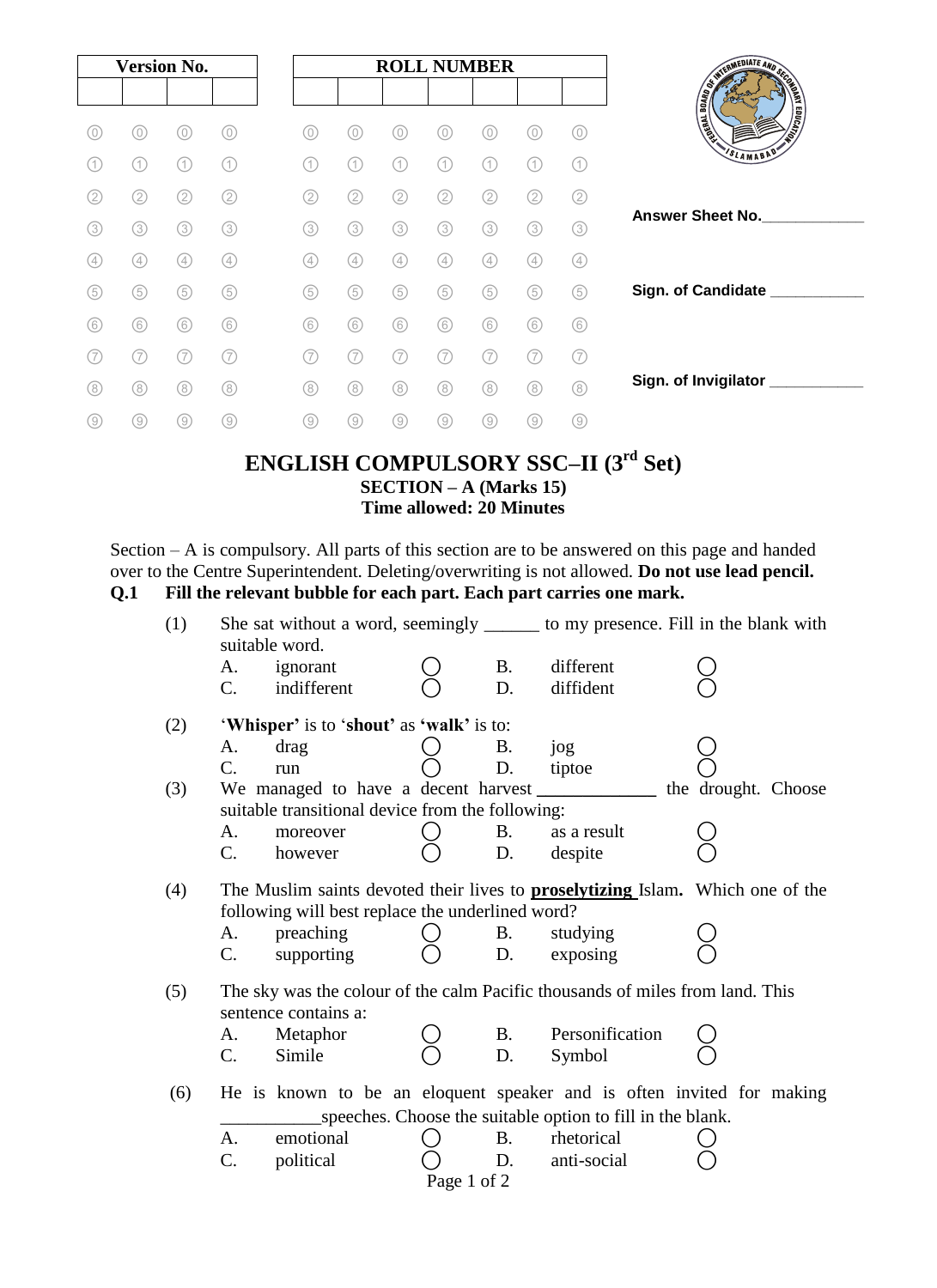| (7)  | sound of a barking dog, especially when I'm<br>I don't like<br>trying to sleep! Choose suitable option to fill in the blank. |                                                                                                                                                                                                                                                                                                                               |  |           |                    |               |                                                           |                  |     |  |  |
|------|------------------------------------------------------------------------------------------------------------------------------|-------------------------------------------------------------------------------------------------------------------------------------------------------------------------------------------------------------------------------------------------------------------------------------------------------------------------------|--|-----------|--------------------|---------------|-----------------------------------------------------------|------------------|-----|--|--|
|      | A.                                                                                                                           | a delightful                                                                                                                                                                                                                                                                                                                  |  |           | B. the loathsome   |               |                                                           |                  |     |  |  |
|      | $C_{\cdot}$                                                                                                                  | lovable                                                                                                                                                                                                                                                                                                                       |  |           | D. an enthusiastic |               |                                                           |                  |     |  |  |
| (8)  | A.<br><b>B.</b><br>$C_{\cdot}$<br>D.                                                                                         | Identify the compound-complex sentence from the sentences given below:<br>He left in a hurry after he got a phone call but he came back five minutes<br>later.<br>Aleena likes playing badminton but her brother likes reading books.<br>He missed the plane because he was late.<br>I have not met my classmates for a long. |  |           |                    |               |                                                           |                  | ŏOC |  |  |
| (9)  |                                                                                                                              | The sheep clustered in a tight                                                                                                                                                                                                                                                                                                |  |           |                    |               | to ward off the cold weather.                             |                  |     |  |  |
|      | A.                                                                                                                           | gang                                                                                                                                                                                                                                                                                                                          |  | <b>B.</b> | crowd              |               |                                                           |                  |     |  |  |
|      | $C_{\cdot}$                                                                                                                  | herd                                                                                                                                                                                                                                                                                                                          |  | D.        | flock              |               |                                                           |                  |     |  |  |
| (10) | the street.                                                                                                                  | During the war, when I looked out of the house, I couldn't see                                                                                                                                                                                                                                                                |  |           |                    |               |                                                           |                  | in  |  |  |
|      | А.                                                                                                                           | everybody                                                                                                                                                                                                                                                                                                                     |  | <b>B.</b> | somebody           |               |                                                           |                  |     |  |  |
|      | $C_{\cdot}$                                                                                                                  | nobody                                                                                                                                                                                                                                                                                                                        |  | D.        | anybody            |               |                                                           |                  |     |  |  |
| (11) |                                                                                                                              | Which one of the following sentence possesses the Adverb of frequency?                                                                                                                                                                                                                                                        |  |           |                    |               |                                                           |                  |     |  |  |
|      | A.<br><b>B.</b>                                                                                                              | He suddenly turned his car to the right.                                                                                                                                                                                                                                                                                      |  |           |                    |               |                                                           |                  |     |  |  |
|      | $C$ .                                                                                                                        | Ŏ<br>O<br>My dog likes going for a walk at night.<br>The singer performed well in the concert.                                                                                                                                                                                                                                |  |           |                    |               |                                                           |                  |     |  |  |
|      | D.                                                                                                                           | I usually take a cup of coffee in the morning.                                                                                                                                                                                                                                                                                |  |           |                    |               |                                                           |                  |     |  |  |
| (12) |                                                                                                                              | Choose the sentence with an <b>Adjective clause</b> in it:                                                                                                                                                                                                                                                                    |  |           |                    |               |                                                           |                  |     |  |  |
|      | A.                                                                                                                           | The player who permed the best was declared man of the match.                                                                                                                                                                                                                                                                 |  |           |                    |               |                                                           | $\left( \right)$ |     |  |  |
|      | <b>B.</b>                                                                                                                    | He knows how things work around here.                                                                                                                                                                                                                                                                                         |  |           |                    |               |                                                           |                  |     |  |  |
|      | $C_{\cdot}$<br>D.                                                                                                            | Alina did the dishes till her legs gave up.<br>I went through the book at a lightning speed.                                                                                                                                                                                                                                  |  |           |                    |               |                                                           |                  |     |  |  |
|      |                                                                                                                              |                                                                                                                                                                                                                                                                                                                               |  |           |                    |               |                                                           |                  |     |  |  |
| (13) | It is<br>blank?                                                                                                              | quickly and peacefully. Choose the word with correct spellings to fill in the                                                                                                                                                                                                                                                 |  |           |                    |               | for so many nations to change their form of government so |                  |     |  |  |
|      | А.                                                                                                                           | unprecedented                                                                                                                                                                                                                                                                                                                 |  |           | B.                 | inprecedented |                                                           |                  |     |  |  |
|      | C.                                                                                                                           | unprecidented                                                                                                                                                                                                                                                                                                                 |  |           | D.                 | unpracedented |                                                           |                  |     |  |  |
| (14) |                                                                                                                              | "The Earth brings forth large crops every year for the <b>sustenance</b> of man and<br>beast." Which one of the following sentence contains the best synonym for the<br>underlined word in the sentence?                                                                                                                      |  |           |                    |               |                                                           |                  |     |  |  |
|      | A.                                                                                                                           | Earth brings crops for deprivation of living things.                                                                                                                                                                                                                                                                          |  |           |                    |               |                                                           |                  |     |  |  |
|      | <b>B.</b>                                                                                                                    | Earth brings crops for exhaustion of living things.                                                                                                                                                                                                                                                                           |  |           |                    |               |                                                           |                  |     |  |  |
|      | C.<br>D.                                                                                                                     | Earth brings crops for starvation of living things.<br>Earth brings crops for nutriment of living things.                                                                                                                                                                                                                     |  |           |                    |               |                                                           | Ŏ<br>O           |     |  |  |
| (15) |                                                                                                                              | It became hard for him to support his large family with his <b>slender</b> salary.<br>Antonym of the underlined word is:                                                                                                                                                                                                      |  |           |                    |               |                                                           |                  |     |  |  |
|      | A.                                                                                                                           | Skinny                                                                                                                                                                                                                                                                                                                        |  |           | В.                 | Hairline      |                                                           |                  |     |  |  |
|      | C.                                                                                                                           | Voluminous                                                                                                                                                                                                                                                                                                                    |  |           | D.                 | Compressed    |                                                           |                  |     |  |  |
|      |                                                                                                                              |                                                                                                                                                                                                                                                                                                                               |  |           |                    |               |                                                           |                  |     |  |  |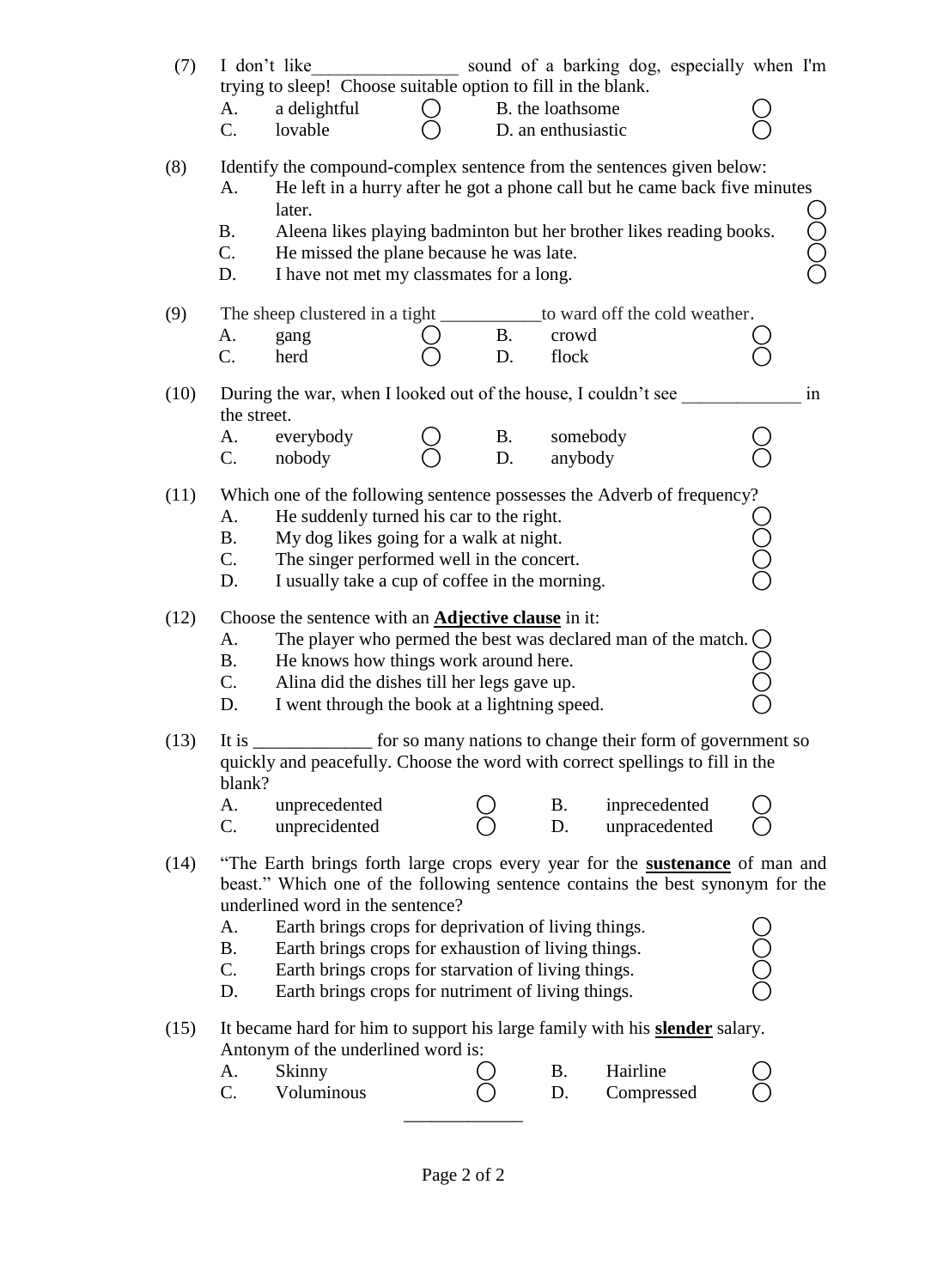

Federal Board SSC-II Examination English (Compulsory) Model Question Paper (Curriculum 2006)

Time allowed: 2.40 hours Total Marks: 60

Note: Sections 'B' and 'C' comprise pages 1-2. Answer the questions at the place specified for it therein on the separately provided E-Sheet. No supplementary answer sheet will be provided. Write your answers neatly and legibly.

### **SECTION – B** (Marks 34)

- **Q.2** Read the following passage carefully and answer any **FIVE** questions including **Question No.(i)** appended to it.
- **Note:** Question No. (i) about summary writing is compulsory carrying 06 marks while rest of the questions carry 03 marks each.  $(6 + 4 \times 3 = 18)$

Once Hazrat Umar (RA), sitting in the Masjid of the Rasool (SAW), was busy in the affairs of the state. Two young men, holding a strong and **sturdy** countryman, appeared before him. They complained to Harzat Umar (RA) that the person had murdered their old father. They demanded justice by punishing the murderer for his crime.

The Caliph looked at the young man and said, "You have heard the charge leveled against you. What have you to say in your defence?" The villager replied, "Commander of the Faithful, I plead guilty to the charge. I was leading my beloved camel. When I reached a garden and halted to rest, the camel **nipped** a few leaves off the hanging branch of a tree. The old man, on seeing this, hurled a stone at the camel with all his might. The stone caught the camel on the side of the head. It reeled and fell down dead. The camel was very dear to me. I could not control my anger, so I took the same stone that had killed my dear camel and hurled it at the old man with all my strength. The stone hit the old man on the head and subsequently killed him. At this, these two young men came to me and I surrendered myself to them."

**Caliph:** As you have **confessed** your crime, there is no need of witnesses. You are, therefore, sentenced to death.

**Villager:** I accept this sentence but request you to delay the execution for three days.

**Caliph:** Why do you ask for delay in the execution of the sentence?

**Villager:** My father on his death left some gold for my younger brother who is too young to be told about the place where I hid it. I have buried the gold in the earth in a field and no one knows the place. If my brother, on account of my death, does not get his due share, I shall be called to account on the Day of Judgment for being dishonest. Be kind and grant me three days' time.

### **QUESTIONS:**

- i. Summarize the given passage. Also suggest a suitable title for it.  $(5+1=6)$
- ii. What case did the two men bring to Hazrat Umar (RA)?
- iii. Why did the old man hurl a stone at the camel?
- iv. What did the caliph say to the villager after hearing the complaint?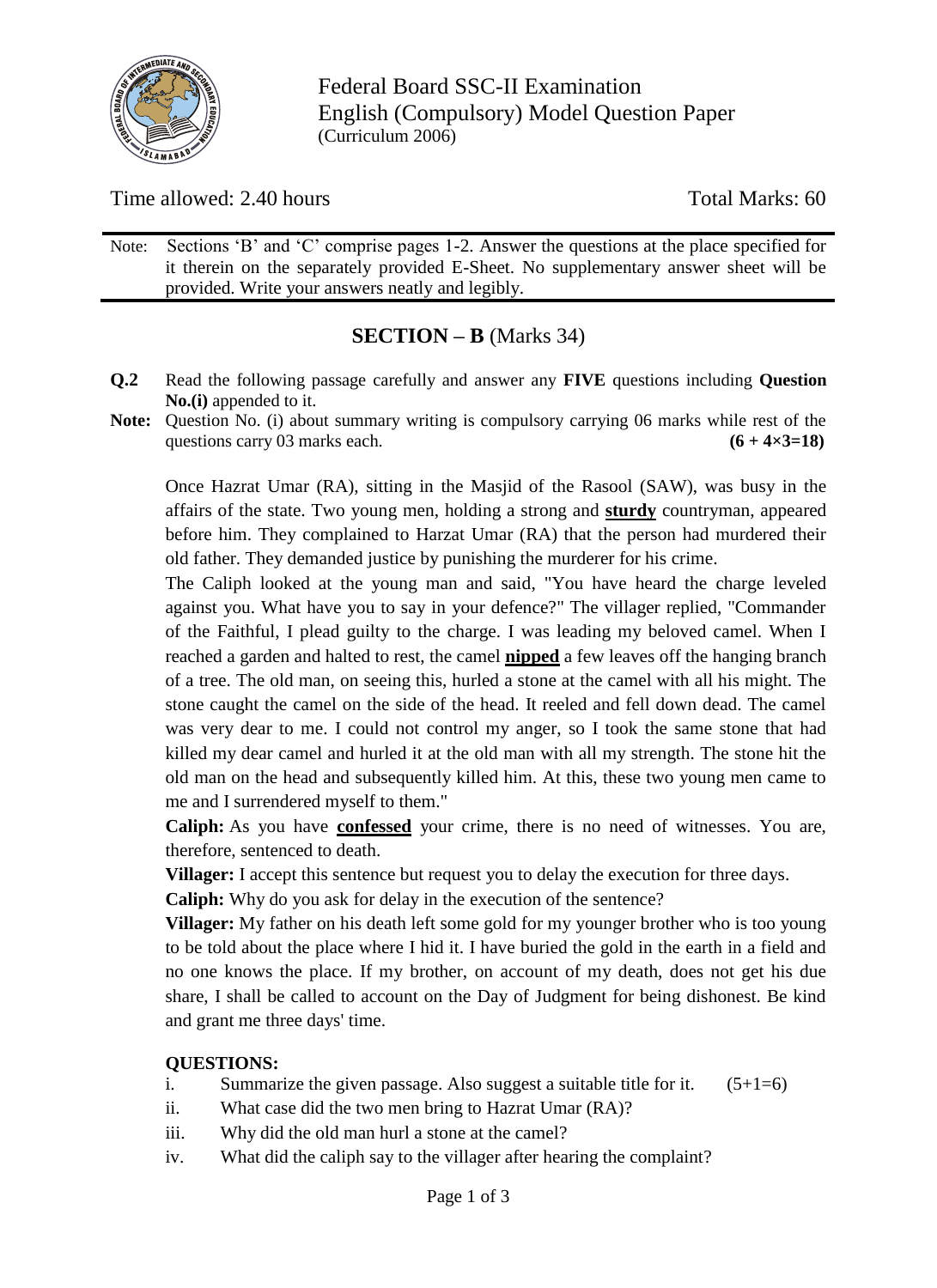- v. Why did the villager ask Hazrat Umar (RA) to delay the execution?
- vi. What was the caliph"s verdict and what was the response of the villager?
- vii. Give the **SYNONYMS** of the words that are underlined in the passage.
- **Q.3** a. Paraphrase any **ONE** of the following stanzas: (2) I. And when the sun comes out, After this rain shall stop, A wondrous light will fill Each dark, round drop; I hope the Sun shines bright; It will be a lovely sight. **OR**
	- II. Be kind to thy sister-not many may know The depth of true sisterly love; The wealth of the Ocean lies fathoms below The surface that sparkles above.
		- b. Read the poem carefully and answer the questions appended to it.
		- I. Once or twice though you should fail, If you would at last prevail, Try again If we strive, 'tis no disgrace Though we do not win the race; What should you do in that case? Try again.

#### **QUESTIONS:**

- i. What should you do if you did not win the race? **(2)**
- ii. Explain the line "If we strive, 'tis no disgrace" in your own words. **(2)**

#### **OR**

II. Though guns may roar and cannon boom, Roses are born and gardens bloom; My spirit still may light its flame At that same torch whence poppies came.

> Where morning's altar whitely burns Lilies may lift their silver urns In spite of war, in spite of shame.

#### **QUESTIONS:**

- i. What are the things that flourish despite the damages of war? **(2)**
- ii. Elaborate implied message of the stanzas in your own words. **(2)**
- **Q.4** a. Fill in the blanks with appropriate form of the verbs given in the brackets. **(4)** i. She is so intelligent that she will \_\_\_\_\_\_\_\_\_\_\_\_\_\_ it. (understand)
	- ii. Last month, he \_\_\_\_\_\_\_ every plan.(try)
	- iii. You must \_\_\_\_\_\_\_ the responsibility. (take)
	- iv. Everyone \_\_\_\_\_\_ to be happy. (wish)
	- b. Change the paragraph into indirect speech: **(4)** The King said, "Is my son dead?" The messenger said, "No Sir, thank God." The King worriedly said, "Do you mean he is fine?" The messenger replied, "No Sir, he is in great trouble and badly needs your help."

#### Page 2 of 3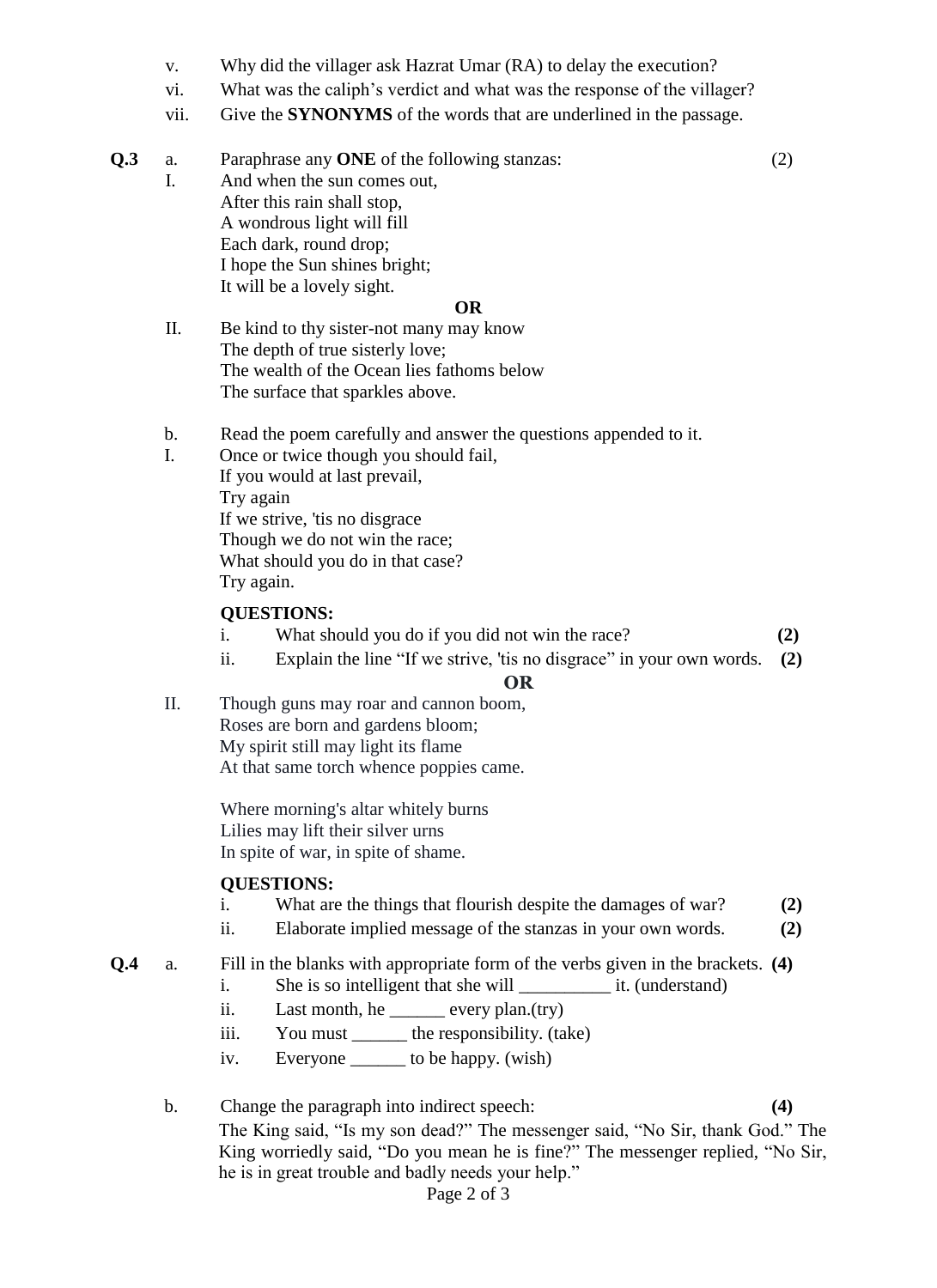- c. Do as directed (any **FOUR**) of the following: **(4)**
	- i. Everybody knows the name of Iqbal. (Change into an interrogative sentence)
	- ii. Only the brave deserves the praise. (Transform into a negative sentence)
	- iii. You are requested to give me a glass of water. (Change into an imperative sentence)
	- iv. I can never forget you. (Change into an interrogative sentence)
	- v. You are the only person fit for the post. (Transform into a negative sentence)
	- vi. There was an unusual silence. (Transform into a negative sentence)

### **SECTION – C (Marks 26)**

**Q.5** Write an application to the Chief Executive of an organization for the post of Public Relations Officer. **(8)** 

**OR**

Write a letter to the editor of a newspaper about the trouble caused by the encroachments in front of shops in the bazar drawing attention of the concerned authorities to take the remedial measures.

- **Q.6** Write a paragraph to describe your visit to a park using transition words (at least six). **(6)**
- **Q.7** Write an essay on any **ONE** of the following topics: (200 250 words) **(10)**
	- i. Need for Technical Education
	- ii. Global Warming
	- iii. Charms of Spring Season

**\* \* \* \* \***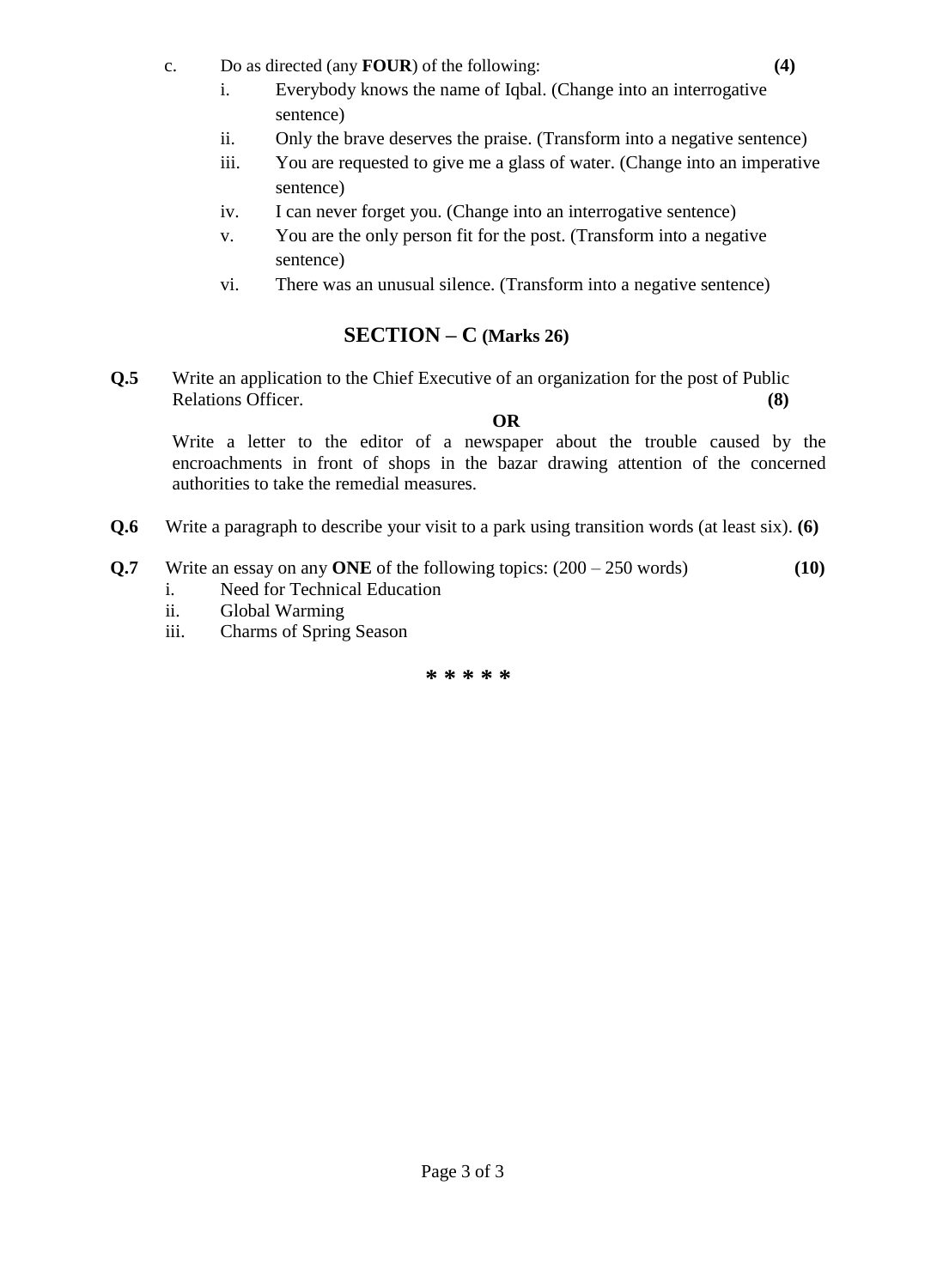# **ENGLISH (COMPULSORY) SSC-II Student Learning Outcomes (Curriculum 2006)**

| ${\bf S}$<br>$\#$ | Q No.      |                       |                     |                            |                                                             |
|-------------------|------------|-----------------------|---------------------|----------------------------|-------------------------------------------------------------|
|                   |            | $\sim$ Competency No. |                     | -Bench Mark No.            | <b>Student Learning</b>                                     |
|                   |            |                       | $\sim$ Standard No. |                            |                                                             |
|                   |            |                       |                     |                            |                                                             |
|                   |            |                       |                     |                            | <b>Outcomes</b>                                             |
| 1.                | $Q-1(1)$   |                       |                     |                            | Enhance and use appropriate vocabulary and                  |
|                   |            |                       |                     |                            | correct spelling in speech and writing                      |
|                   |            |                       |                     |                            | Deduce the meaning of unfamiliar words                      |
|                   |            |                       |                     |                            | from the context using contextual clues.                    |
| 2.                | $Q-1(2)$   | $\mathbf{1}$          | $\mathbf{1}$        | $\mathop{\rm II}\nolimits$ | Apply critical thinking to interact with text and           |
|                   |            |                       |                     |                            | use intensive reading strategies (while-reading)            |
|                   |            |                       |                     |                            | to locate examples to support an opinion e.g. a             |
|                   |            |                       |                     |                            | personal anecdote, quotations, examples and                 |
| 3.                | $Q-1(3)$   | $\mathbf{1}$          | $\mathbf{1}$        | Ш                          | analogy, etc.<br>Recognize and use appropriate transitional |
|                   |            |                       |                     |                            | words within and beyond paragraphs for better               |
|                   |            |                       |                     |                            | coherence and cohesion.                                     |
| 4.                | $Q-1(4)$   | $\overline{4}$        | $\overline{2}$      | $\mathbf I$                | Enhance and use appropriate vocabulary and                  |
|                   |            |                       |                     |                            | correct spelling in speech and writing                      |
|                   |            |                       |                     |                            | Deduce the meaning of unfamiliar words                      |
|                   |            |                       |                     |                            | from the context using contextual clues.                    |
| 5.                | $Q-1(5)$   | $\mathbf{1}$          | $\overline{2}$      | $\mathbf I$                | Read and analyze how a writer/poet uses                     |
|                   |            |                       |                     |                            | language to appeal to the senses through use of             |
|                   |            |                       |                     |                            | figurative language including similes and                   |
|                   |            |                       |                     |                            | metaphors.                                                  |
| 6.                | $Q-1(6)$   | $\mathbf{1}$          | $\mathbf{1}$        | $\mathbf{I}$               | Apply critical thinking to interact with text and           |
|                   |            |                       |                     |                            | use intensive reading strategies (while-reading)            |
|                   |            |                       |                     |                            | to use context to infer missing words.                      |
| 7.                | $Q-1(7)$   | $\mathbf{1}$          | $\mathbf{1}$        | $\mathbf{I}$               | Apply critical thinking to interact with text and           |
|                   |            |                       |                     |                            | use intensive reading strategies (while-reading)            |
|                   |            |                       |                     |                            | to use context to infer missing words.                      |
| 8.                | $Q-1(8)$   | $\overline{4}$        | 3                   | $\mathop{\rm III}$         | Identify and differentiate between simple,                  |
|                   |            |                       |                     |                            | compound and complex sentences                              |
| 9.                | $Q-1(9)$   | $\overline{4}$        | 3                   | $\mathbf I$                | Demonstrate use of more collective, countable               |
| 10.               | $Q-1(10)$  | $\overline{4}$        | 3                   | $\bf{I}$                   | and uncountable, material and abstract nouns.               |
|                   |            |                       |                     |                            | Recognize the rules for using indefinite<br>pronouns        |
| 11.               | $Q-1(11)$  | $\overline{4}$        | $\overline{3}$      | $\mathbf I$                | Recognize varying positions of adverbs in                   |
|                   |            |                       |                     |                            | sentences according to their kinds and                      |
|                   |            |                       |                     |                            | importance                                                  |
| 12.               | $Q-1(12)$  | $\overline{4}$        | 3                   | $\bf I$                    | Use adjective phrases and clause                            |
| 13.               | $Q-1(13)$  | $\overline{4}$        | $\overline{2}$      | $\mathbf I$                | Enhance and use appropriate vocabulary and                  |
|                   |            |                       |                     |                            | correct spelling in speech and writing                      |
| 14.               | $Q-1$ (14) | $\overline{4}$        | $\overline{2}$      | $\mathbf I$                | Enhance and use appropriate vocabulary and                  |
|                   |            |                       |                     |                            | correct spelling in speech and writing                      |
|                   |            |                       |                     |                            | Understand connotations and denotations;                    |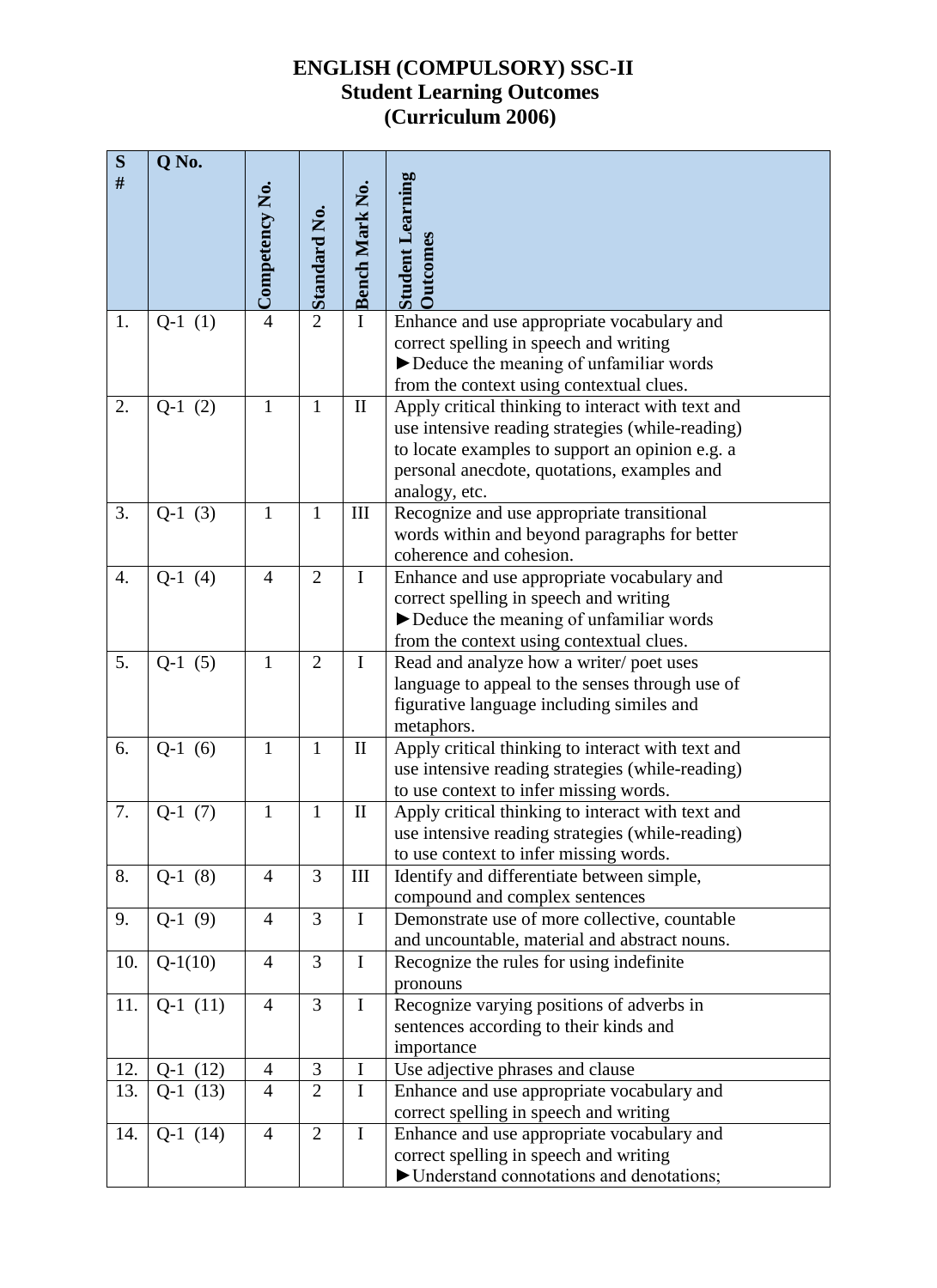|     |             |                |                |              | explore the use of synonyms with varying shades of            |
|-----|-------------|----------------|----------------|--------------|---------------------------------------------------------------|
|     |             |                |                |              | meaning used for various purposes                             |
|     |             |                |                |              | e.g. propaganda, irony, parody and satire.                    |
| 15. | $Q-1$ (15)  | 4              | $\overline{2}$ | $\bf{I}$     | Enhance and use appropriate vocabulary and                    |
|     |             |                |                |              | correct spelling in speech and writing                        |
|     |             |                |                |              | Deduce the meaning of unfamiliar words                        |
|     |             |                |                |              | from the context using contextual clues.                      |
| 16. | $Q-2$ (i)   | $\mathbf{1}$   | $\mathbf{1}$   | $\mathbf{I}$ | Use summary skills to extract salient points and develop      |
|     |             |                |                |              | a mind map to summarize a text.                               |
| 17. | $Q-2$ (ii)  | $\mathbf{1}$   | $\mathbf{1}$   | $\mathbf{I}$ | Apply critical thinking to interact with text and use         |
|     |             |                |                |              | intensive reading strategies (while-reading) to scan to       |
|     |             |                |                |              | answer short questions.                                       |
| 18. | $Q-2$ (iii) | $\mathbf{1}$   | $\mathbf{1}$   | $\mathbf{I}$ | Apply critical thinking to interact with text and use         |
|     |             |                |                |              | intensive reading strategies (while-reading) to scan to       |
|     |             |                |                |              | answer short questions.                                       |
| 19. | $Q-2$ (iv)  | $\mathbf{1}$   | $\mathbf{1}$   | $\mathbf{I}$ | Apply critical thinking to interact with text and use         |
|     |             |                |                |              | intensive reading strategies (while-reading) to scan to       |
|     |             |                |                |              | answer short questions.                                       |
| 20. | $Q-2$ (v)   | $\mathbf{1}$   | $\mathbf{1}$   | $\mathbf{I}$ | Apply critical thinking to interact with text and use         |
|     |             |                |                |              | intensive reading strategies (while-reading) to scan to       |
|     |             |                |                |              | answer short questions.                                       |
| 21. | $Q-2$ (vi)  | $\mathbf{1}$   | $\mathbf{1}$   | П            | Apply critical thinking to interact with text and use         |
|     |             |                |                |              | intensive reading strategies (while-reading) to scan to       |
|     |             |                |                |              | answer short questions.                                       |
| 22. | $Q-2$ (vii) | $\mathbf{1}$   | $\mathbf{1}$   | $\mathbf{I}$ | Apply critical thinking to interact with text and use         |
|     |             |                |                |              | intensive reading strategies (while-reading) to <i>deduce</i> |
|     |             |                |                |              | meaning of difficult words from context.                      |
| 23. | $Q-3$ (a)-  | $\overline{2}$ | $\mathbf{1}$   | $\rm II$     | Use paraphrasing skills to paraphrase stanzas (Restate        |
|     | (I&II)      |                |                |              | the message in simple prose)                                  |
| 24. | $Q-3$ (b)-  | $\mathbf{1}$   | $\overline{2}$ | $\mathbf I$  | Read a poem and give orally and in writing Theme and          |
|     | (I&II)      |                |                |              | its development, Personal response with justification,        |
|     | (i ⅈ)       |                |                |              | summary.                                                      |
| 25. | $Q-4$ (a)   | $\overline{4}$ | 3              | $\rm I$      | Illustrate use of tenses learned earlier                      |
| 26. | (b)<br>Q-4  | 4              | 3              | Ш            | Recognize the rules of and change the narration               |
|     |             |                |                |              | of statements, requests/orders and questions.                 |
| 27. | $Q-4$ (c)   | $\overline{4}$ | 3              | $\rm III$    | Classify, use, convert and make declarative                   |
|     |             |                |                |              | (affirmative and negative), interrogative,                    |
|     |             |                |                |              | exclamatory, and imperative sentences.                        |
| 28. | $Q-5$       | $\overline{2}$ | $\mathbf{1}$   | $\rm III$    | Write and revise applications to people in                    |
|     |             |                |                |              | extended environment using correct format,                    |
|     |             |                |                |              | layout and tone / Analyze letters to editor to                |
|     |             |                |                |              | recognize effective ways of explaining and                    |
|     |             |                |                |              | presenting an idea, a point, or an opinion.                   |
| 29. | $Q-6$       | $\mathbf{1}$   | $\mathbf{1}$   | III          | Recognize and use appropriate transitional words within and   |
|     |             |                |                |              | beyond paragraphs for better coherence and cohesion.          |
| 30. | $Q-7$       | $\overline{2}$ | $\mathbf{1}$   | $\mathbf{I}$ | Write a persuasive/argumentative essay on a given topic       |